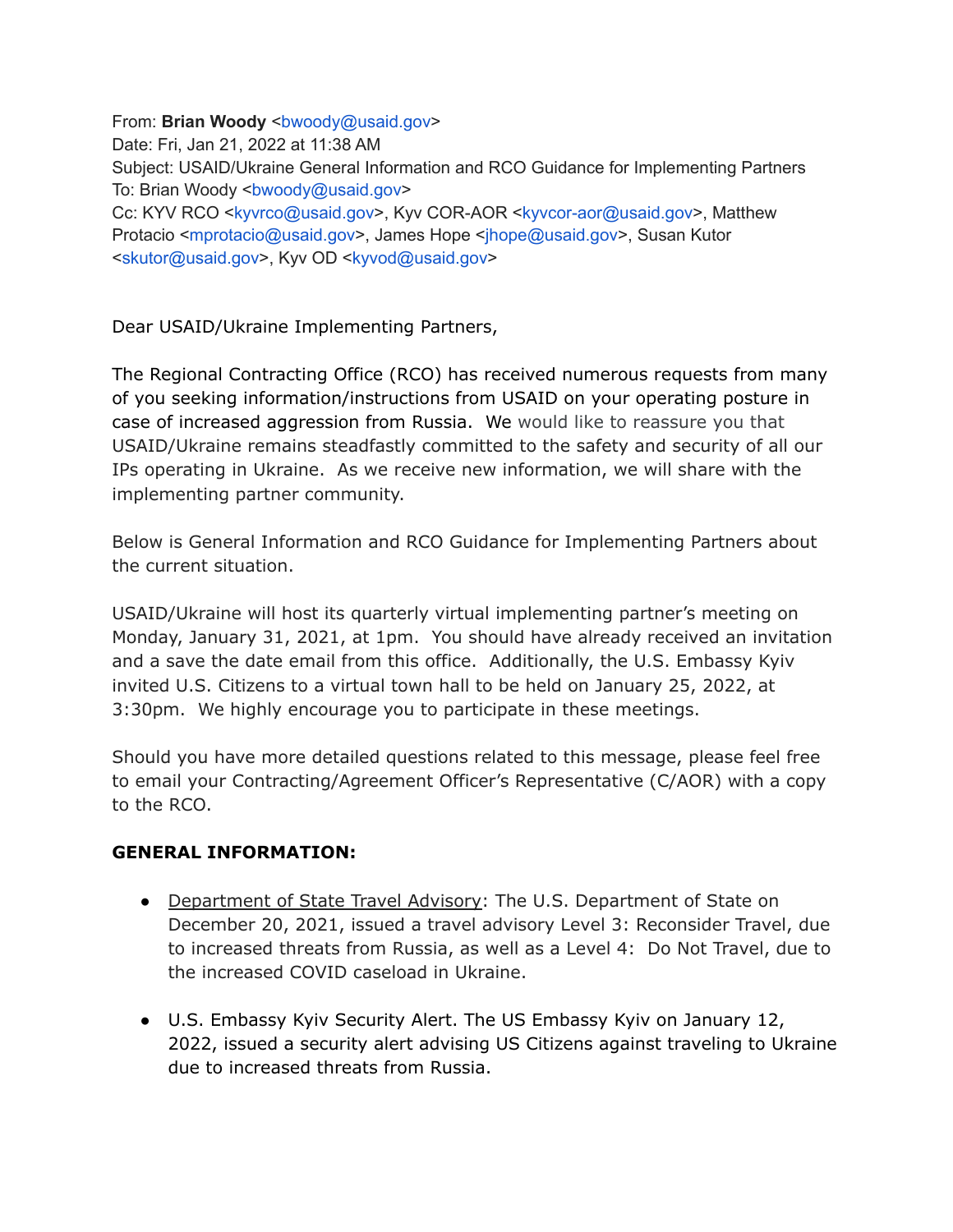- Emergency and other Messages for U.S. Citizens: Travel information for U.S. citizens is provided by the U.S. State Department's Bureau of Consular Affairs. All U.S. citizens are strongly encouraged to register with the Smart Traveler Enrollment Program (STEP) to receive information on a timely basis. <https://step.state.gov/step/>
	- Emergency Messages Specific to Ukraine: Travel information for U.S. citizens in Ukraine is provided by the U.S. Embassy Kyiv. [https://ua.usembassy.gov/u-s-citizen-services/security-and-travel-informatio](https://ua.usembassy.gov/u-s-citizen-services/security-and-travel-information) [n](https://ua.usembassy.gov/u-s-citizen-services/security-and-travel-information) <https://www.facebook.com/usdos.ukraine> <https://twitter.com/usembassykyiv>
	- Safety and Security Information: The U.S. State Department's Overseas Security Advisory Council (OSAC) provides regular information for the public concerning developments in the overseas security environment. <https://www.osac.gov/>

## **REGIONAL CONTRACTING OFFICE (RCO) GUIDANCE FOR IMPLEMENTING PARTNERS:**

● If the security situation deteriorates and the U.S Government authorizes an evacuation of its staff (Authorized Departure or an Ordered Departure), RCO will issue a letter to Implementing Partners providing additional guidance and details regarding authorization for emergency travel costs. The below points are applicable if an evacuation were to be authorized:

> o Partners should continue to assess the risks to their remaining American citizen (AMCIT) and third country national (TCN) staff and – based on their unique situations and risk tolerance – make decisions on whether to retain staff in Ukraine or elsewhere. Partners should follow their own internal guidance in relation to assistance to their Ukrainian staff.

o The decision for AMCIT and TCN staff to remain, drawdown, relocate, or return to Ukraine rests solely at the implementing partner's discretion.

o Organizations operating under USAID contracts should follow and implement their internal organization policies and security plan regarding the drawdown or relocation of AMCIT and TCN staff independently of the U.S. Embassy or USAID (contractors should focus special attention to the Federal Acquisition Regulation (FAR), USAID